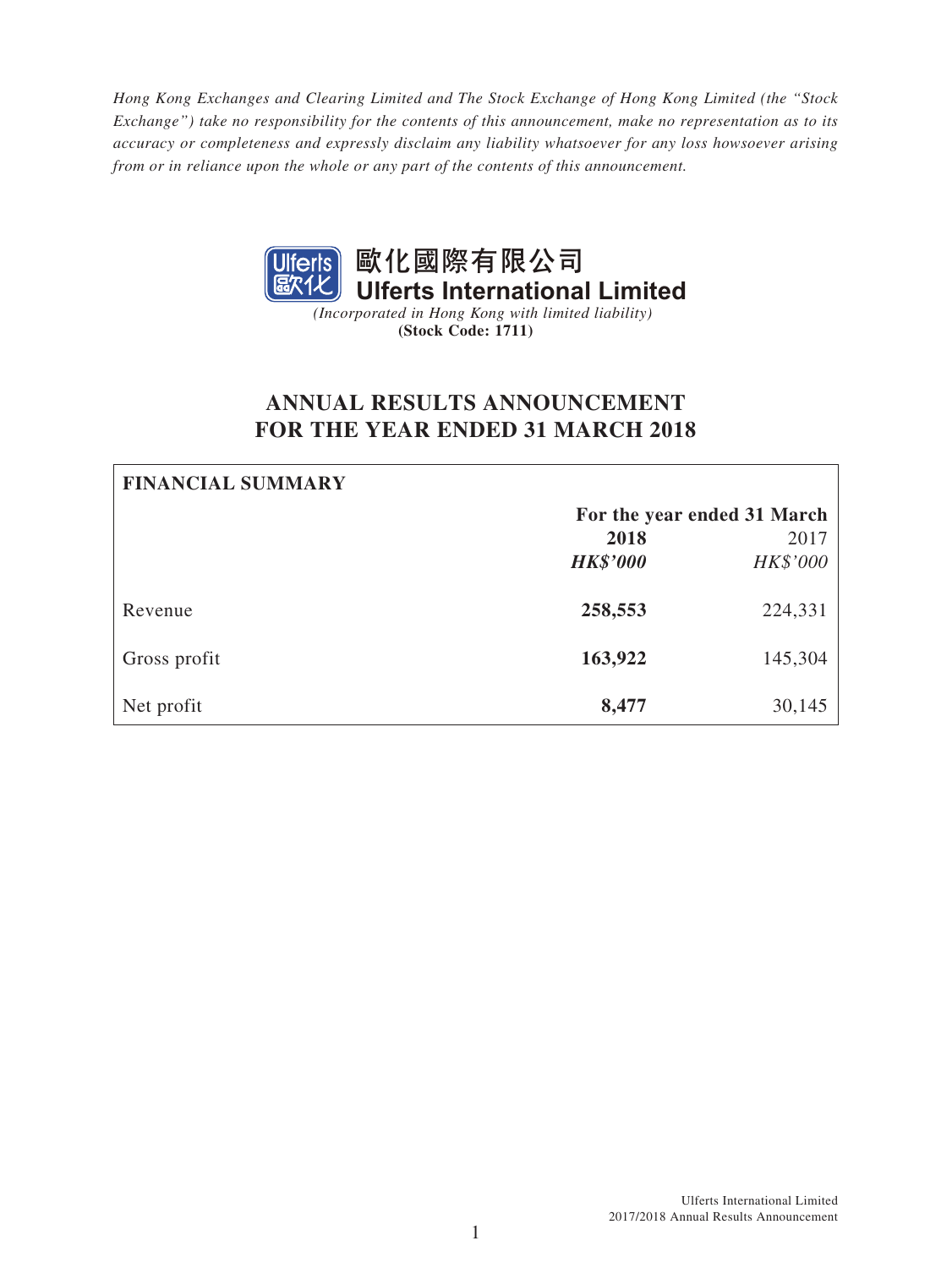The board of directors (the "Board" or "Directors") of Ulferts International Limited (the "Company") announces the consolidated results of the Company and its subsidiaries (collectively referred to as the "Group") for the year ended 31 March 2018 (the "Year") together with the comparative figures for the corresponding year in 2017 as set out below:

# **CONSOLIDATED STATEMENT OF PROFIT OR LOSS AND OTHER COMPREHENSIVE INCOME**

*For the year ended 31 March 2018*

|                                                                                                                    | <b>Notes</b>   | 2018<br><b>HK\$'000</b>                  | 2017<br>HK\$'000                       |
|--------------------------------------------------------------------------------------------------------------------|----------------|------------------------------------------|----------------------------------------|
| <b>REVENUE</b>                                                                                                     | $\overline{4}$ | 258,553                                  | 224,331                                |
| Cost of sales                                                                                                      |                | (94, 631)                                | (79, 027)                              |
| Gross profit                                                                                                       |                | 163,922                                  | 145,304                                |
| Other income and gains<br>Selling and distribution expenses<br>General and administrative expenses<br>Finance cost | $\overline{4}$ | 1,435<br>(116, 942)<br>(35,586)<br>(283) | 4,626<br>(95, 955)<br>(18, 402)<br>(1) |
| <b>PROFIT BEFORE TAX</b>                                                                                           | 5              | 12,546                                   | 35,572                                 |
| Income tax expense                                                                                                 | 6              | (4,069)                                  | (5, 427)                               |
| PROFIT FOR THE YEAR AND TOTAL<br><b>COMPREHENSIVE INCOME FOR</b><br><b>THE YEAR</b>                                |                | 8,477                                    | 30,145                                 |
| Attributable to:<br>Owners of the parent                                                                           |                | 8,477                                    | 30,145                                 |
| <b>EARNINGS PER SHARE ATTRIBUTABLE TO</b><br>ORDINARY EQUITY HOLDERS OF<br><b>THE PARENT</b>                       | 8              |                                          |                                        |
| Basic and diluted<br>(expressed in HK cents per share)                                                             |                | 1.34                                     | 5.02                                   |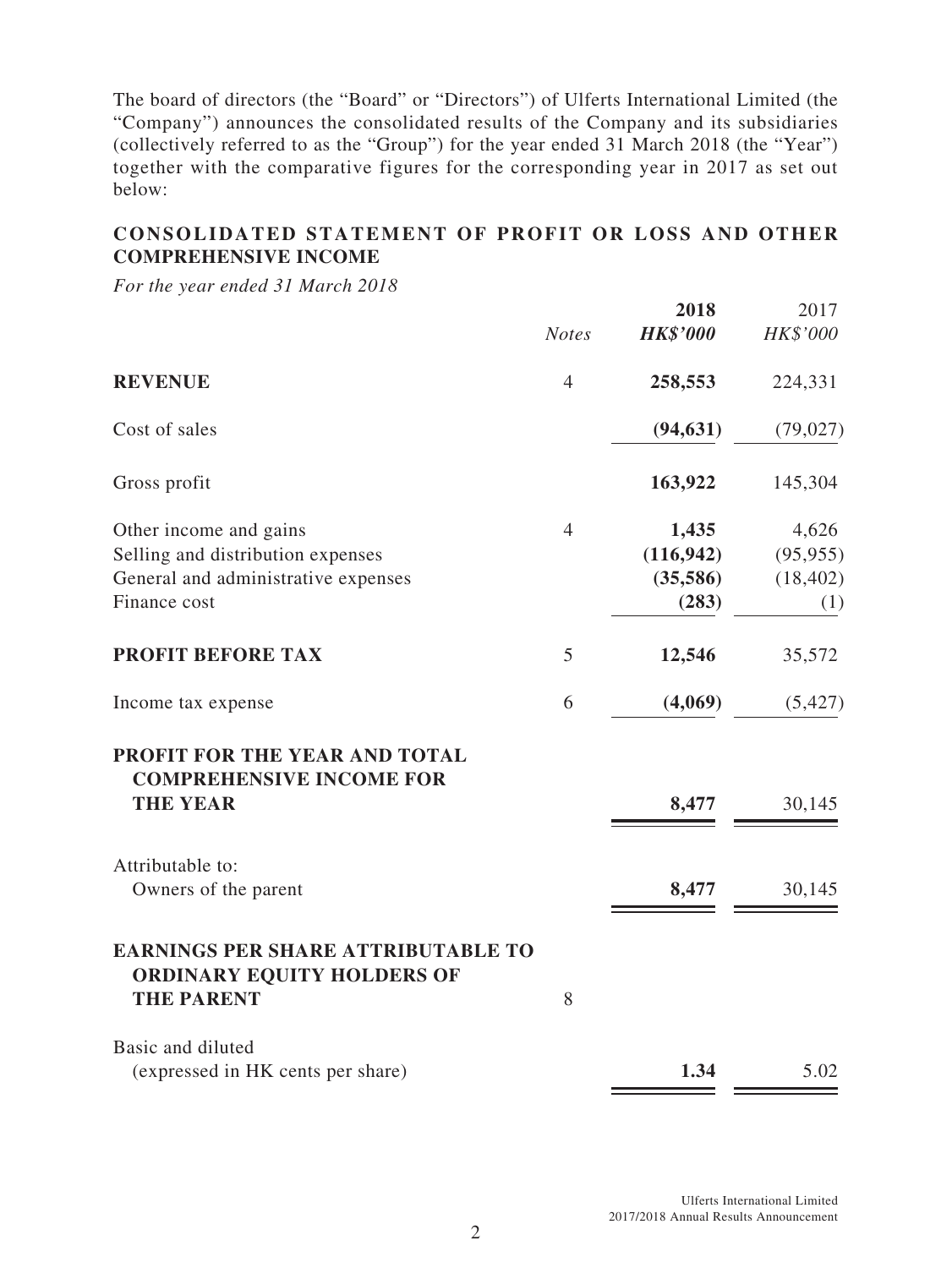# **CONSOLIDATED STATEMENT OF FINANCIAL POSITION**

*At 31 March 2018*

|                                                            | <b>Notes</b> | 2018<br><b>HK\$'000</b> | 2017<br>HK\$'000 |
|------------------------------------------------------------|--------------|-------------------------|------------------|
| <b>NON-CURRENT ASSETS</b><br>Property, plant and equipment |              | 17,379                  | 12,647           |
| Prepayments and deposits                                   |              | 11,361                  | 6,762            |
| Deferred tax assets                                        |              | 1,681                   | 1,214            |
| Total non-current assets                                   |              | 30,421                  | 20,623           |
| <b>CURRENT ASSETS</b>                                      |              |                         |                  |
| Inventories                                                |              | 44,226                  | 32,944           |
| Trade receivables                                          | 9            | 6,263                   | 4,473            |
| Prepayments, deposits and other receivables                |              | 11,577                  | 13,520           |
| Tax recoverable                                            |              | 570                     |                  |
| Cash and cash equivalents                                  |              | 83,385                  | 39,818           |
| Total current assets                                       |              | 146,021                 | 90,755           |
| <b>CURRENT LIABILITIES</b>                                 |              |                         |                  |
| Trade and bills payables                                   | 10           | 7,076                   | 5,246            |
| Other payables and accruals                                |              | 28,619                  | 25,636           |
| Interest-bearing bank borrowings                           |              | 19,798                  |                  |
| Provisions<br>Tax payable                                  |              | 1,241                   | 2,445<br>1,622   |
| Total current liabilities                                  |              | 56,734                  | 34,949           |
| <b>NET CURRENT ASSETS</b>                                  |              | 89,287                  | 55,806           |
| <b>TOTAL ASSETS LESS CURRENT LIABILITIES</b>               |              | 119,708                 | 76,429           |
| <b>NON-CURRENT LIABILITIES</b>                             |              |                         |                  |
| Provisions                                                 |              | 4,060                   | 1,530            |
| Net assets                                                 |              | 115,648                 | 74,899           |
| <b>EQUITY</b>                                              |              |                         |                  |
| Equity attributable to owners of the parent                |              |                         |                  |
| Share capital                                              |              | 110,337                 | 6,065            |
| Retained profits                                           |              | 5,311                   | 68,834           |
| Total equity                                               |              | 115,648                 | 74,899           |
|                                                            |              |                         |                  |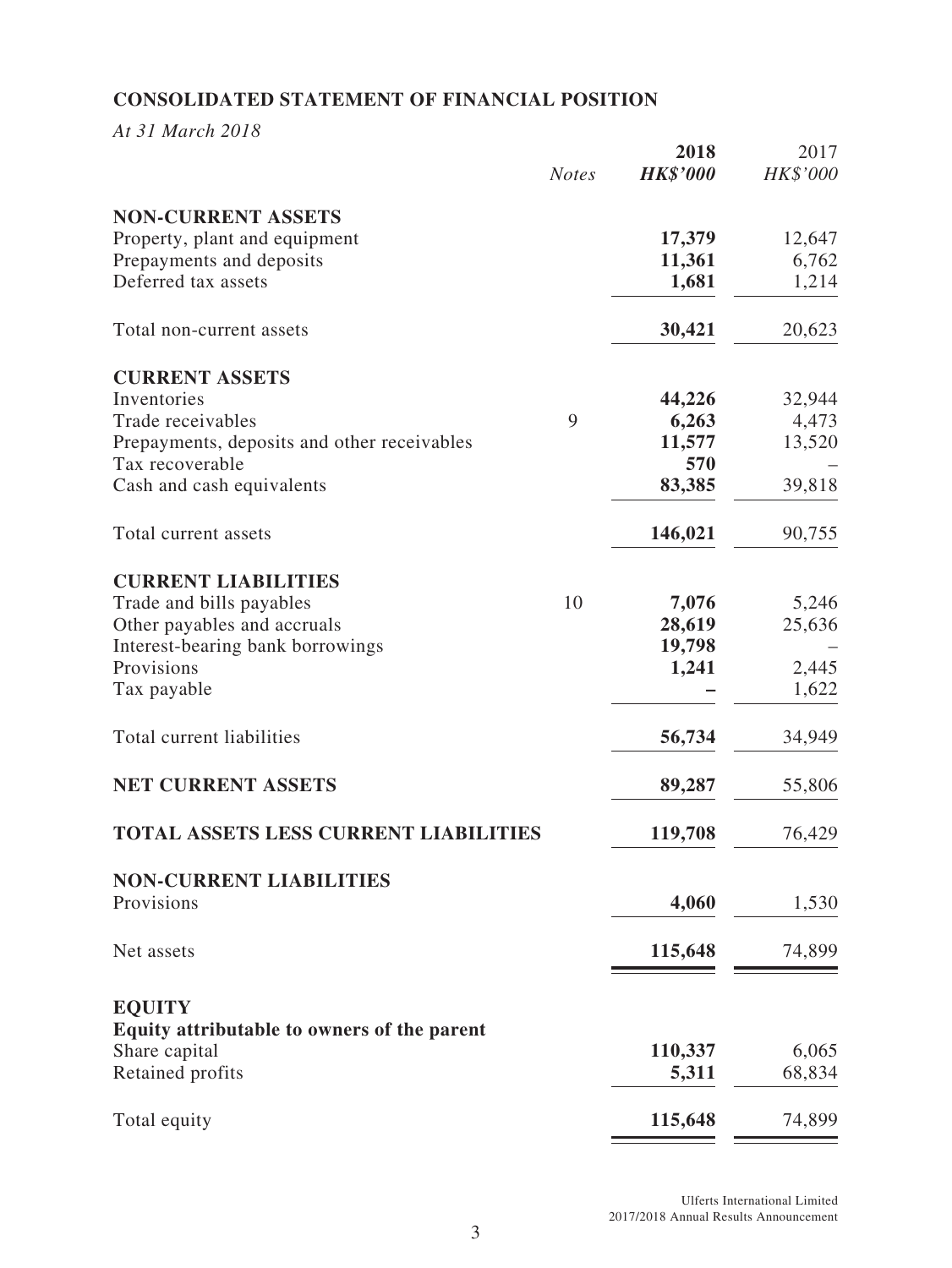#### **Notes:**

#### **1. BASIS OF PREPARATION**

The consolidated financial statements have been prepared in accordance with Hong Kong Financial Reporting Standards ("HKFRSs") (which include all Hong Kong Financial Reporting Standards, Hong Kong Accounting Standards ("HKASs") and Interpretations) issued by the Hong Kong Institute of Certified Public Accountants ("HKICPA"), accounting principles generally accepted in Hong Kong and the Hong Kong Companies Ordinance.

They have been prepared under the historical cost convention. The consolidated financial statements are presented in Hong Kong dollars ("HK\$") and all values are rounded to the nearest thousand except when otherwise indicated.

The financial information relating to the years ended 31 March 2018 and 2017 included in this preliminary announcement of annual results 2018 do not constitute the Company's statutory annual consolidated financial statements for those years but is derived from those consolidated financial statements. Further information relating to these statutory annual consolidated financial statements required to be disclosed in accordance with section 436 of the Hong Kong Companies Ordinance is as follows:

As the Company was a private company before the listing of its shares on the Main Board of The Stock Exchange of Hong Kong Limited, it is not required to deliver and has not delivered its consolidated financial statements for the year ended 31 March 2017 to the Registrar of Companies. The Company will deliver the consolidated financial statements for the year ended 31 March 2018 to the Registrar of Companies as required by section 662(3) of, and Part 3 of Schedule 6 to, the Hong Kong Companies Ordinance in due course.

The Company's auditor has reported on the consolidated financial statements of the Group for both years. The auditor's reports were unqualified; did not include a reference to any matters to which the auditor drew attention by way of emphasis without qualifying its reports; and did not contain a statement under sections 406(2), 407(2) or (3) of the Hong Kong Companies Ordinance.

#### **2. CHANGES IN ACCOUNTING POLICIES AND DISCLOSURES**

The Group has adopted the following revised HKFRSs for the first time for the current year's financial statements.

| Amendments to HKAS 7          |
|-------------------------------|
| Amendments to HKAS 12         |
| Amendments to HKFRS 12        |
| included in Annual            |
| <b>Improvements to HKFRSs</b> |
| 2014-2016 Cycle               |

 $Disclosure$  *Initiative* Recognition of Deferred Tax Assets for Unrealised Losses Disclosure of Interests in Other Entities: Clarification of *the Scope of HKFRS 12* 

None of the above amendments to HKFRSs has had a significant financial effect on the Group's financial performance and financial position. Disclosure has been made in the current year's financial statements upon the adoption of amendments to HKAS 7, which require an entity to provide disclosures that enable users of financial statements to evaluate changes in liabilities arising from financing activities, including both changes arising from cash flows and non-cash changes.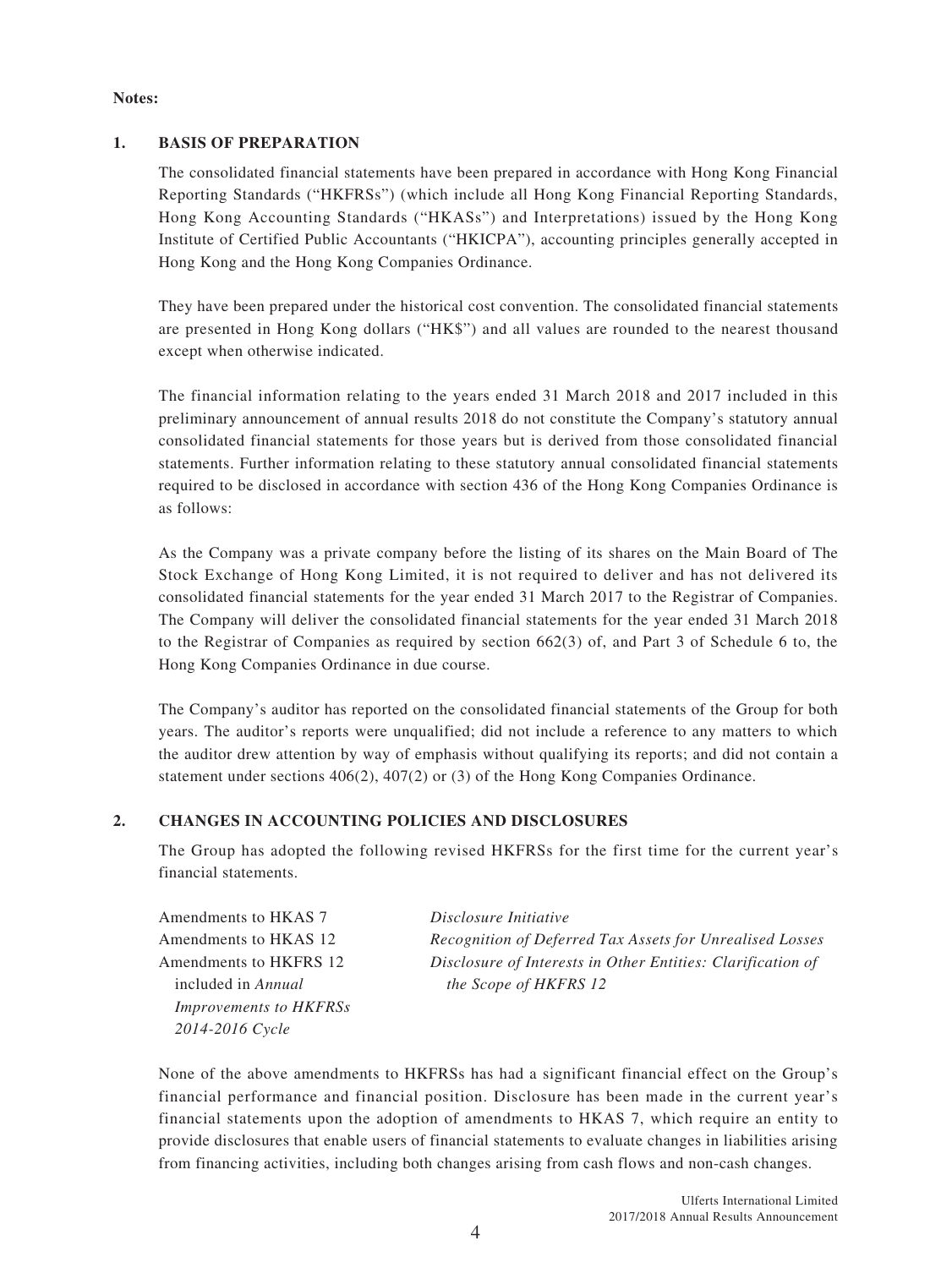#### **3. OPERATING SEGMENT INFORMATION**

The Group principally focuses on the retail and wholesale of imported furniture, and special projects. Information reported to the Group's chief operating decision maker, for the purpose of resource allocation and performance assessment, focuses on the operating results of the Group as a whole as the Group's resources are integrated and no discrete operating segment information is available. Accordingly, no operating segment information is presented.

#### **Geographical information**

(a) Revenue from external customers

Substantially all of the Group's revenues from external customers during the years ended 31 March 2018 and 2017 were attributed to Hong Kong based on the location of the customers or the location of certain key processes/resources from which the Group derived the revenues.

(b) Non-current assets

All of the Group's non-current assets as at the end of the reporting period were located in Hong Kong based on the location of the assets.

#### **Information about major customers**

No revenues from transactions with a single external customer for the years ended 31 March 2018 and 2017 amounted to 10% or more of the total revenues of the Group.

#### **4. REVENUE, OTHER INCOME AND GAINS**

Revenue represents the net invoiced value of goods sold, after allowances for returns and trade discounts, and the value of project services rendered during the year.

An analysis of revenue, other income and gains is as follows:

|                                                            | 2018            | 2017     |
|------------------------------------------------------------|-----------------|----------|
|                                                            | <b>HK\$'000</b> | HK\$'000 |
| <b>Revenue</b>                                             |                 |          |
| Retail of furniture                                        | 239,298         | 207,859  |
| Wholesale of furniture                                     | 12,212          | 13,138   |
| Special projects – project sales and consultancy services  |                 |          |
| arrangements                                               | 7,043           | 3,334    |
|                                                            | 258,553         | 224,331  |
| Other income and gains                                     |                 |          |
| Other service income                                       | 707             | 701      |
| Gain on disposal of items of property, plant and equipment |                 | 75       |
| Provision for reinstatement costs – reversal of unutilised |                 |          |
| provisions/decrease in estimated provisions                |                 | 3,574    |
| Bank interest income                                       | 240             |          |
| Others                                                     | 488             | 276      |
|                                                            | 1,435           | 4,626    |

Ulferts International Limited 2017/2018 Annual Results Announcement

\_\_

 $\sim$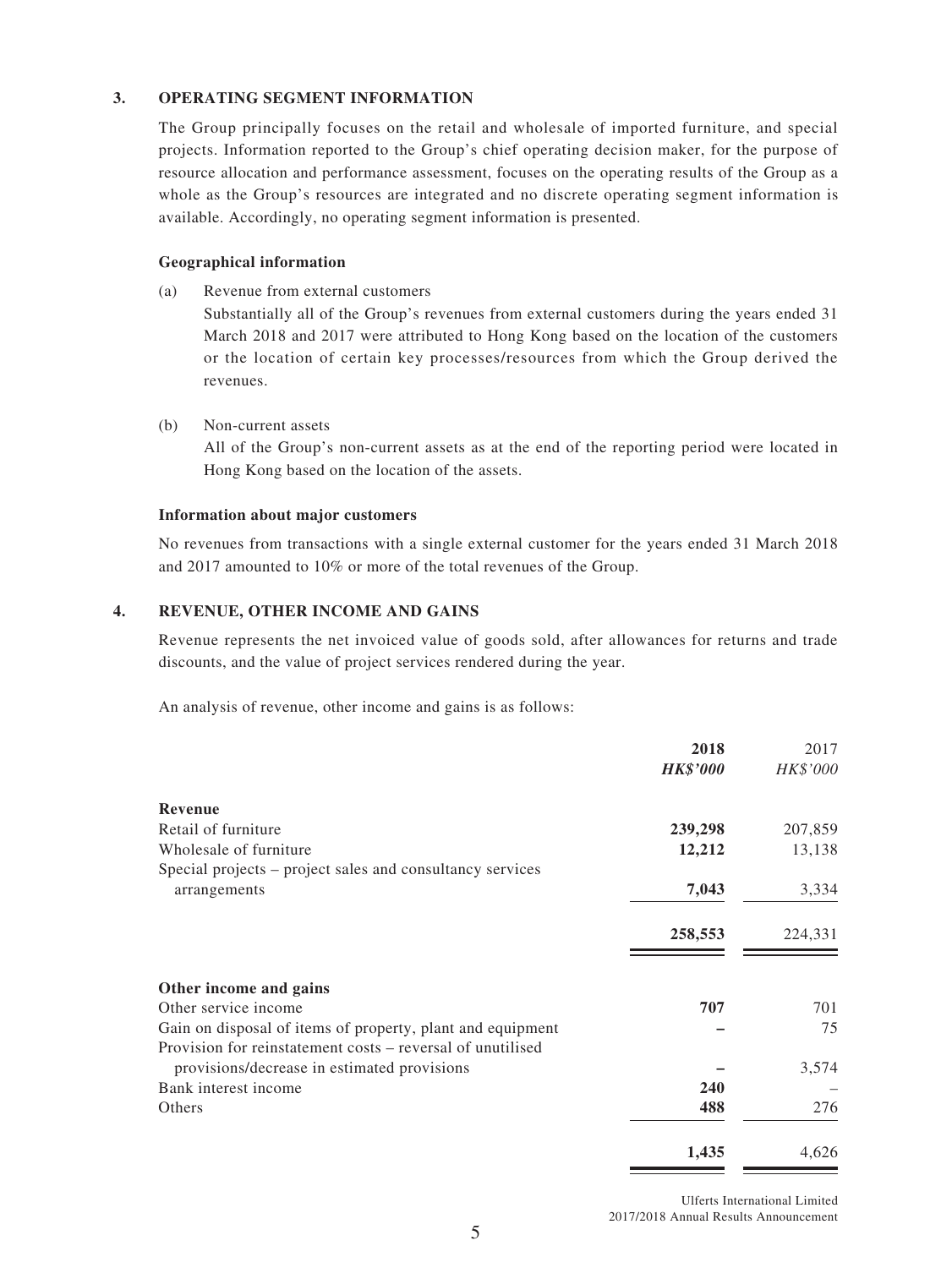#### **5. PROFIT BEFORE TAX**

The Group's profit before tax is arrived at after charging/(crediting):

|                                                                   | 2018            | 2017            |
|-------------------------------------------------------------------|-----------------|-----------------|
|                                                                   | <b>HK\$'000</b> | <i>HK\$'000</i> |
| Cost of inventories sold and services provided                    | 94,706          | 78,904          |
| Net write-down/(reversal of write-down) of inventories to net     |                 |                 |
| realisable value                                                  | (75)            | 123             |
| Total amount recognised as cost of sales                          | 94,631          | 79,027          |
| Depreciation                                                      | 8,501           | 9,456           |
| Loss/(gain) on disposal/write-off of items of property, plant and |                 |                 |
| equipment*                                                        | 419             | (75)            |
| Reversal of impairment of an other receivable*                    | (63)            |                 |
| Minimum lease payments under operating leases                     | 49,829          | 40,942          |
| Contingent rents under operating leases                           | 1,322           | 618             |
|                                                                   | 51,151          | 41,560          |

\* Included in "General and administrative expenses" in the consolidated Statement of profit or loss and other comprehensive income.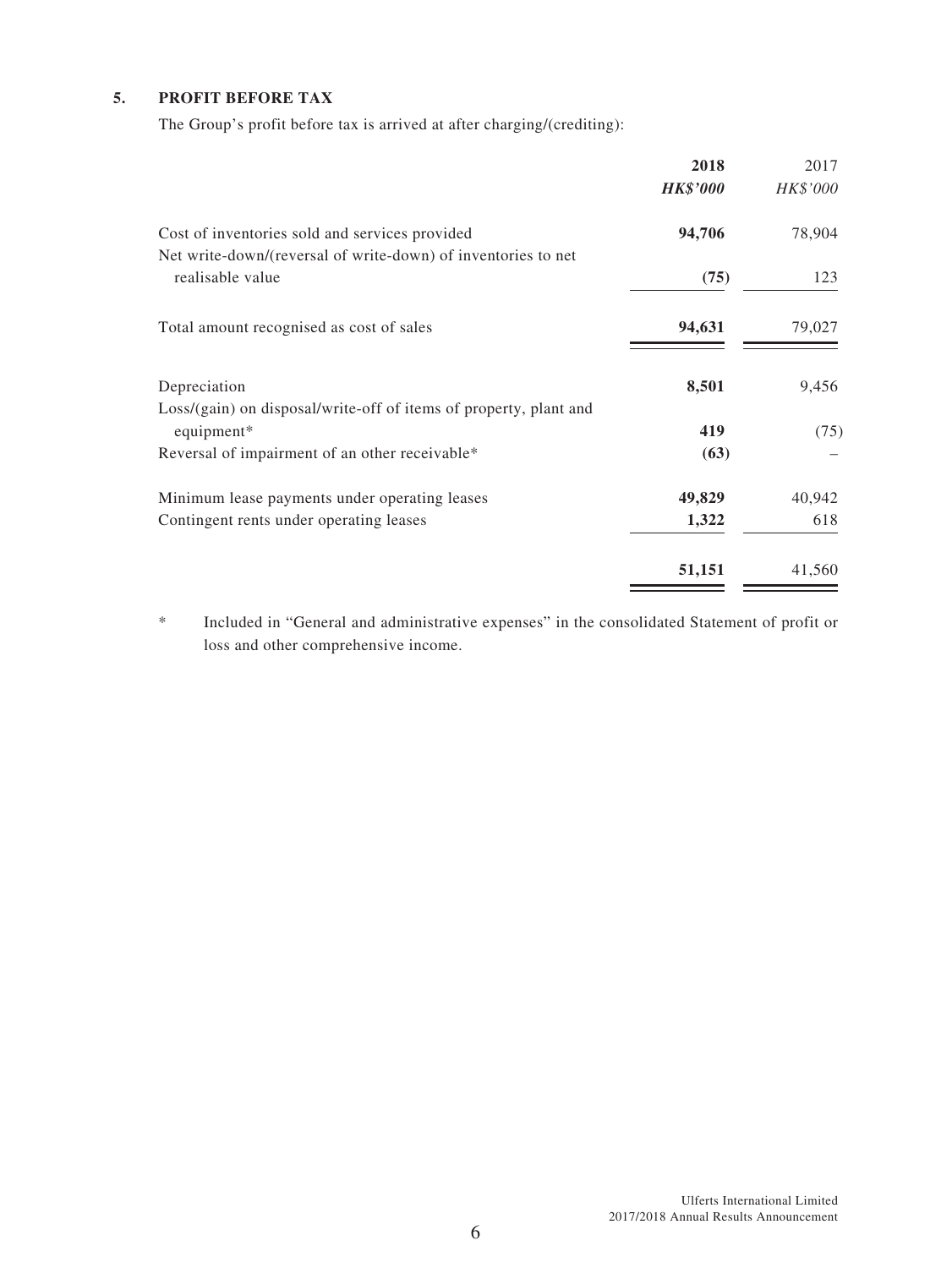#### **6. INCOME TAX**

Hong Kong profits tax has been provided at the rate of 16.5% (2017: 16.5%) on the estimated assessable profits arising in Hong Kong during the year.

|    |                                                   | 2018<br><b>HK\$'000</b> | 2017<br>HK\$'000 |
|----|---------------------------------------------------|-------------------------|------------------|
|    | Current – Hong Kong                               |                         |                  |
|    | Charge for the year                               | 4,661                   | 6,128            |
|    | Overprovision in prior years                      | (125)                   |                  |
|    | Deferred                                          | (467)                   | (701)            |
|    | Total tax charge for the year                     | 4,069                   | 5,427            |
| 7. | <b>DIVIDEND</b>                                   |                         |                  |
|    |                                                   | 2018                    | 2017             |
|    |                                                   | <b>HK\$'000</b>         | HK\$'000         |
|    | Interim – HK\$0.12 (2017: Nil) per ordinary share | 72,000                  |                  |

The Board did not recommend the payment of a final dividend for the Year.

#### **8. EARNINGS PER SHARE ATTRIBUTABLE TO ORDINARY EQUITY HOLDERS OF THE PARENT**

The calculation of the basic earnings per share amount is based on the profit for the year attributable to ordinary equity holders of the parent of HK\$8,477,000 (2017: HK\$30,145,000) and the weighted average number of ordinary shares of 633,972,603 (2017: 600,000,000) in issue during the Year, as adjusted retrospectively to reflect a share subdivision of the Company during the Year.

In determining the weighted average number of ordinary shares in issue, the share subdivision of the Company during the Year was deemed to have been completed on 1 April 2016.

The Group had no potentially dilutive ordinary shares in issue during the years ended 31 March 2018 and 2017.

| 2018<br><b>HK\$'000</b> | 2017<br><i>HK\$'000</i> |
|-------------------------|-------------------------|
|                         |                         |
| 8,477                   | 30,145                  |
|                         |                         |
|                         |                         |
|                         |                         |
| 633,972,603             | 600,000,000             |
|                         | Number of shares        |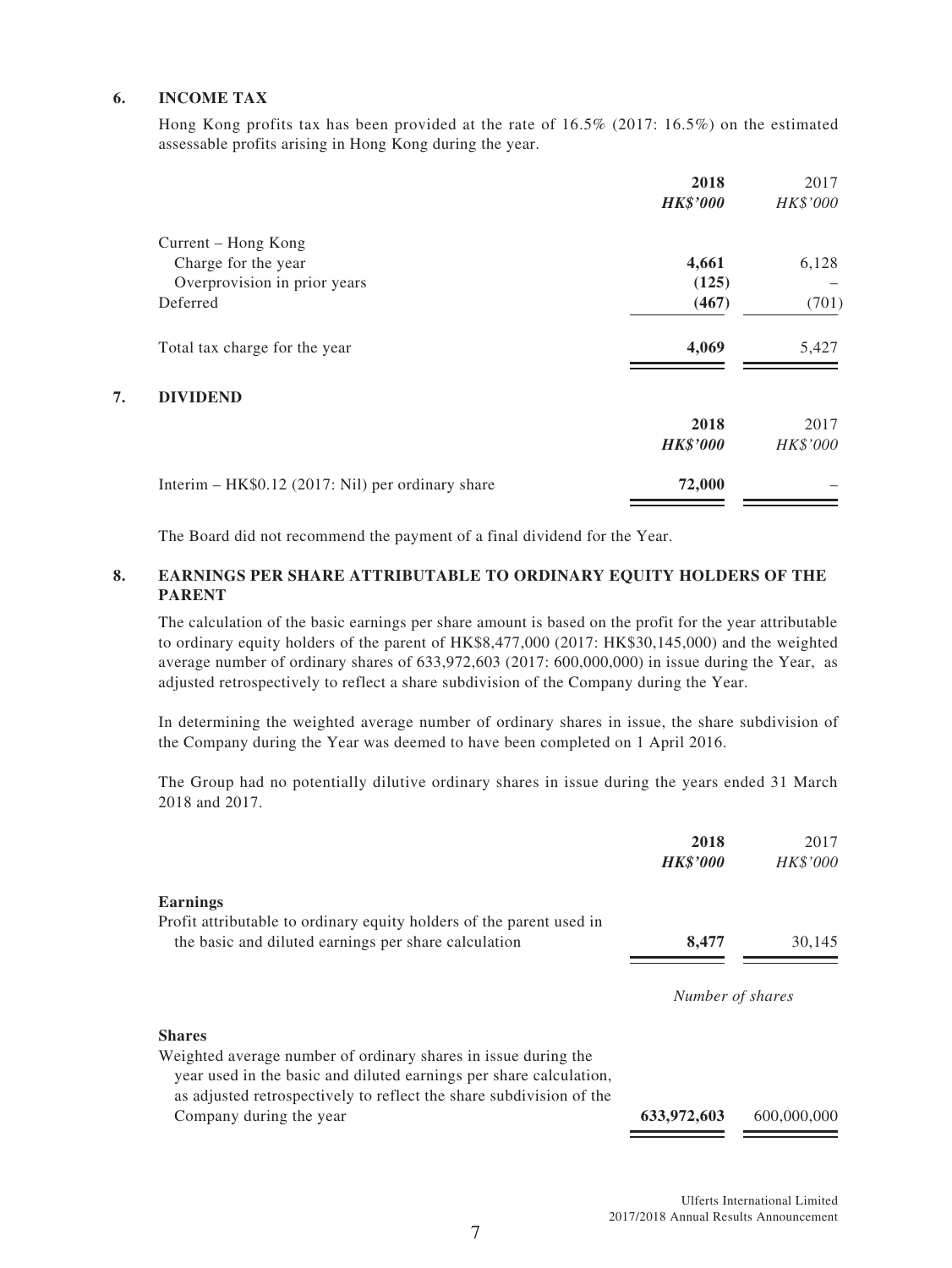#### **9. TRADE RECEIVABLES**

The Group's retail sales are usually paid in cash or by major credit/debit cards. The Group's trading terms with its wholesale, project and consultancy services customers are mainly on credit, except for new customers, where payment in advance/upon delivery is normally required. The credit period for these customers is generally one to two months, or extending up to six months for major project and consultancy service customers. The Group seeks to maintain strict control over its outstanding receivables and overdue balances are reviewed by senior management. The Group does not hold any collateral or other credit enhancements over its trade receivable balances. Trade receivables are non-interest-bearing.

An ageing analysis of the trade receivables of the Group, based on the invoice date, is as follows:

|                | 2018<br><b>HK\$'000</b> | 2017<br>HK\$'000 |
|----------------|-------------------------|------------------|
| Within 1 month | 3,713                   | 2,045            |
| 1 to 3 months  | 2,409                   | 1,918            |
| Over 3 months  | 141                     | 510              |
|                | 6,263                   | 4,473            |
|                |                         |                  |

Included in the Group's trade receivables at 31 March 2017 were amounts due from fellow subsidiaries of approximately HK\$221,000, which were unsecured, non-interest-bearing and repayable within one month.

#### **10. TRADE AND BILLS PAYABLES**

An ageing analysis of the trade and bills payables as at the end of the reporting period, based on the invoice date, is as follows:

|                | 2018            | 2017     |
|----------------|-----------------|----------|
|                | <b>HK\$'000</b> | HK\$'000 |
| Within 1 month | 6,891           | 4,907    |
| 1 to 3 months  | 70              | 3        |
| Over 3 months  | 115             | 336      |
|                | 7,076           | 5,246    |

The trade and bills payables are non-interest-bearing and are normally settled on 60-day to 120-day terms.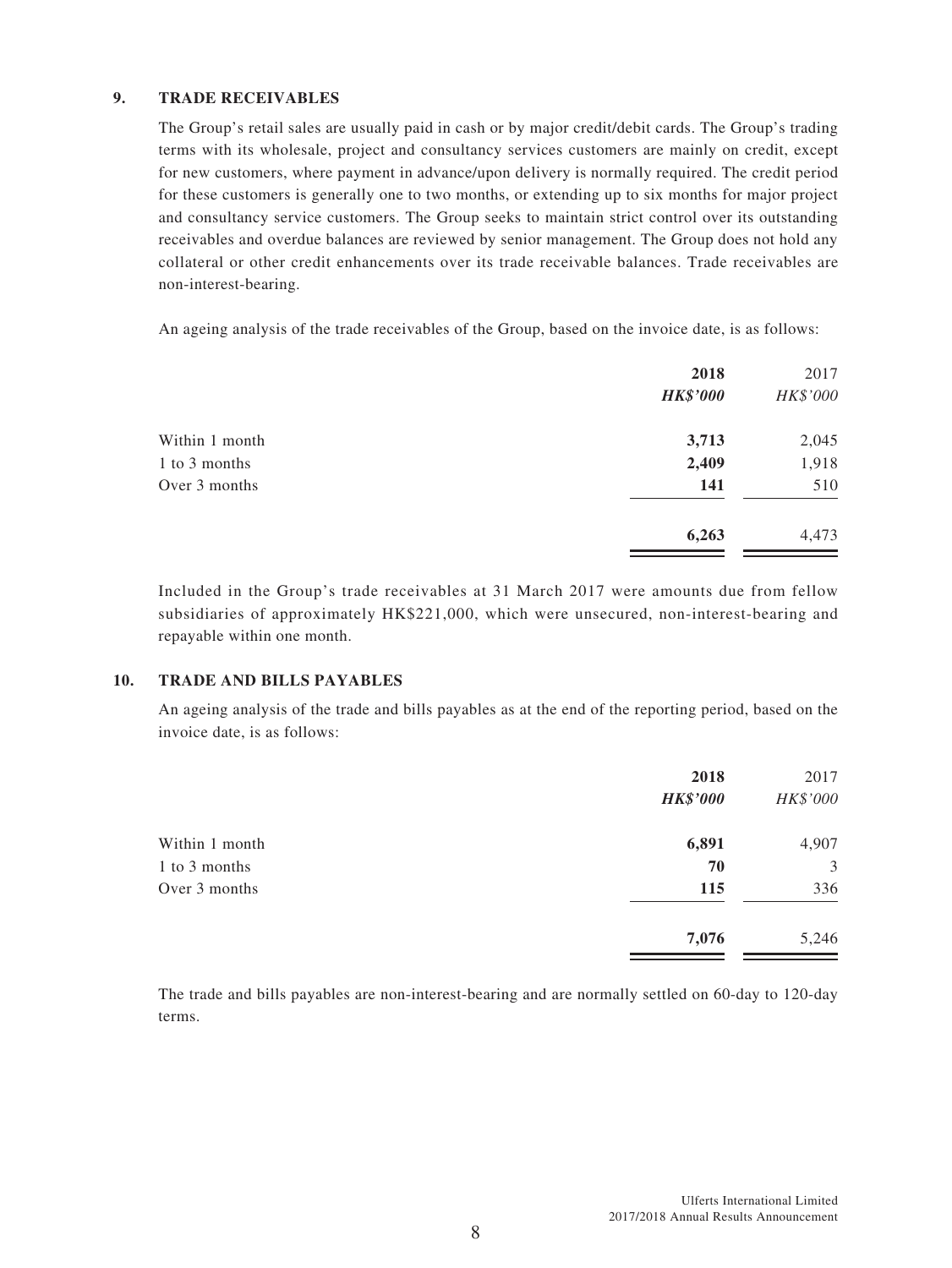# **MANAGEMENT DISCUSSION AND ANALYSIS**

The Group is a leading retailer of high quality home furniture mainly imported from Europe, and the shares of the Company were newly listed on the Main Board of The Stock Exchange of Hong Kong Limited in January 2018.

Established for over 40 years, the Group operated 16 points-of-sale ("POS") in Hong Kong, under three retail lines – "*Ulferts*", "*Dormire*" and "*Eurodecor*", as well as online shopping platforms as at 31 March 2018. Dedicated to supplying high quality, stylish and affordable furniture for transforming into ideal homes, "*Ulferts*" and "*Eurodecor*" offered a wide variety of contemporary style furniture products targeting middle to high income groups. "*Dormire*" on the other hand offered mattresses, pillows, sofas and other ancillary items under the Group's self-owned brand "*Ulfenbo*" targeting at the mass market. Such products were distributed through other retail networks such as department store counters and roadshows and also through wholesaling to about 260 dealers.

# **MARKET REVIEW**

With strong sales performances in the primary home market and a record breaking run of surging secondary home prices, the volume of residential property transactions remained active during the Year. Supported by an organic expansion of local household formation and continuous arrivals of family-base immigrants, the Hong Kong property market continued to grow.

Thanks to a lower unemployment rate, growing middle class, and a stronger sense of optimism regarding the local economy, local consumer confidence started to surge. Additionally, the positive wealth effect resulting from the stock market boom and an ongoing rise in property prices, in turn encouraged local residents to increase investments in new apartments or renovate their existing flats. With a gradual increase in household income and enhancement of living standards, residents have greater awareness of product quality, hence demand for high quality imported home furniture has continued to rise.

### **FINANCIAL REVIEW**

### **Overall Review**

In line with the store network expansion and increasing market demand for quality home furniture, the Group's total revenue registered growth of 15.3% to HK\$258.6 million (2017: HK\$224.3 million) during the Year. Revenue of the retail segment increased by 15.1% to HK\$239.3 million (2017: HK\$207.9 million) and remained a key revenue contributor, accounting for 92.6% (2017: 92.6%) of the Group's total revenue. Gross profit grew by 12.8% to HK\$163.9 million (2017: HK\$145.3 million). Due to an increase of purchase price of the furniture products amid the appreciation of Euro, the gross profit margin slightly decreased to 63.4% (2017: 64.8%).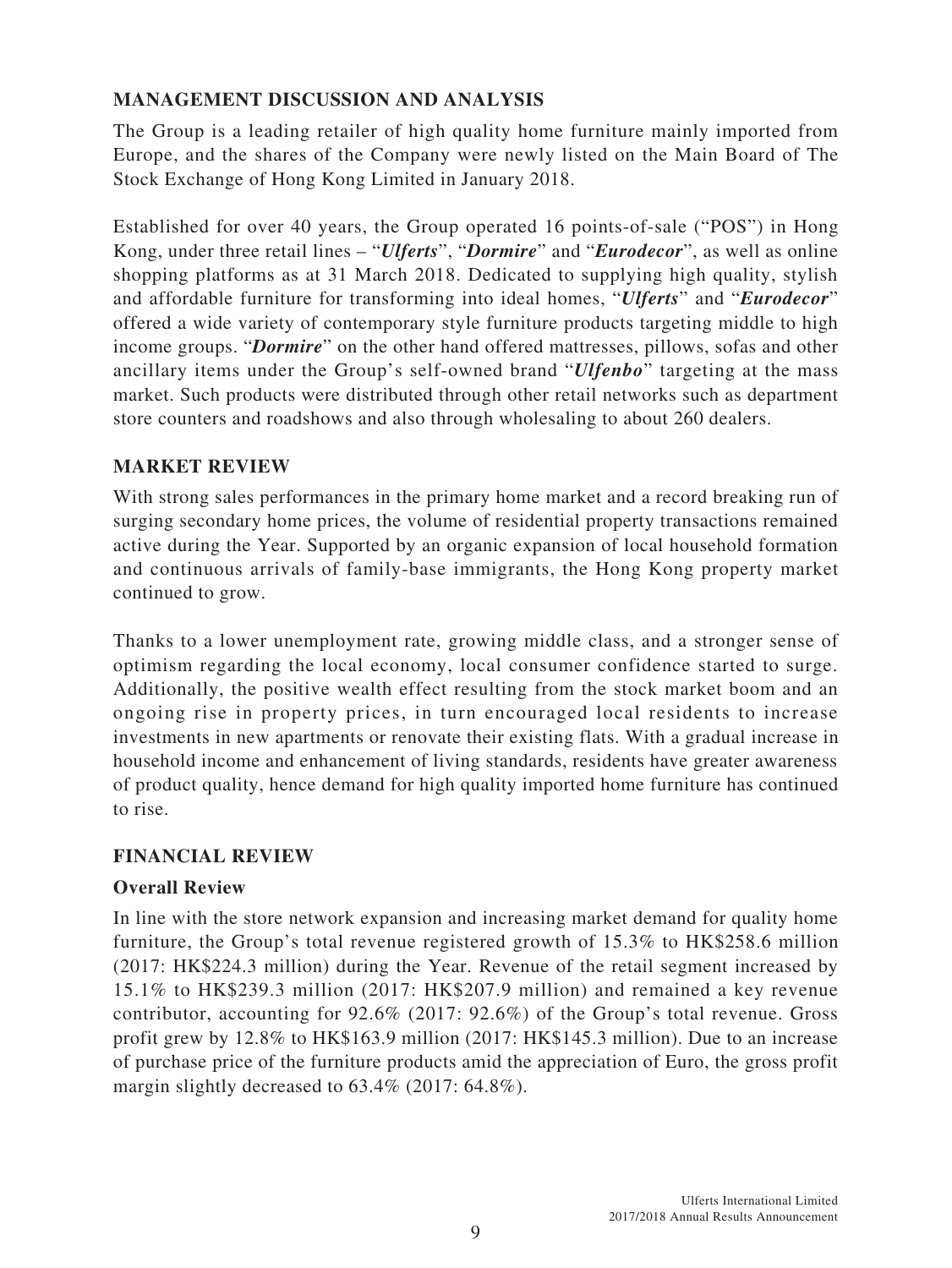The Group's net profit for the year was HK\$8.5 million (2017: HK\$30.1 million). Such decline was primarily due to the recognition of the one-off listing expenses, as well as the increase in rental expense and overhead arising from new POS and the softened performance of gross profit margin. The listing expenses mainly comprised of legal and other professional fees in connection with the Company's initial public offering. The Board did not recommend the payment of a final dividend for the Year.

# **Capital Structure, Liquidity and Financial Resources**

The shares of the Company were successfully listed on the Main Board of The Stock Exchange on 29 January 2018 and there has been no change in share capital structure of the Company since then. As at 31 March 2018, the Company had 800 million shares in issue.

Cash and cash equivalents of the Group as at 31 March 2018 amounted to HK\$83.4 million (2017: HK\$39.8 million), which were mainly denominated in Hong Kong dollars. As at 31 March 2018, the bank borrowings of the Group was HK\$19.8 million (2017: Nil), and hence its gearing ratio (calculated on the basis of the total borrowings over total equity) was 17.1% (2017: Nil). The Group also had available unutilised banking facilities of approximately HK\$34.2 million as at 31 March 2018. The adequate liquidity and unutilised banking facilities enable the Group to retain high flexibility for future development.

As at 31 March 2018, the Group's current assets and current liabilities were approximately HK\$146.0 million (2017: HK\$90.8 million) and HK\$56.7 million (2017: HK\$34.9 million), respectively. As at 31 March 2018, current ratio and quick ratio of the Group were 2.6 (2017: 2.6) and 1.8 (2017: 1.7), respectively.

In view of the Group's financial position as at 31 March 2018, the Board considered that the Group had sufficient working capital for its operations and future development plans.

### **Use of Proceeds**

The final offer price for the listing was HK\$0.56 per share, and the actual net proceeds from the listing were approximately HK\$92.6 million. This amount was higher than the estimated net proceeds of approximately HK\$81.3 million, which was based on a mid-point offer price of HK\$0.50 per share, as disclosed in the prospectus. In light of the difference between the actual and estimated amount of the net proceeds, the Group has adjusted the use of proceeds as shown in the prospectus: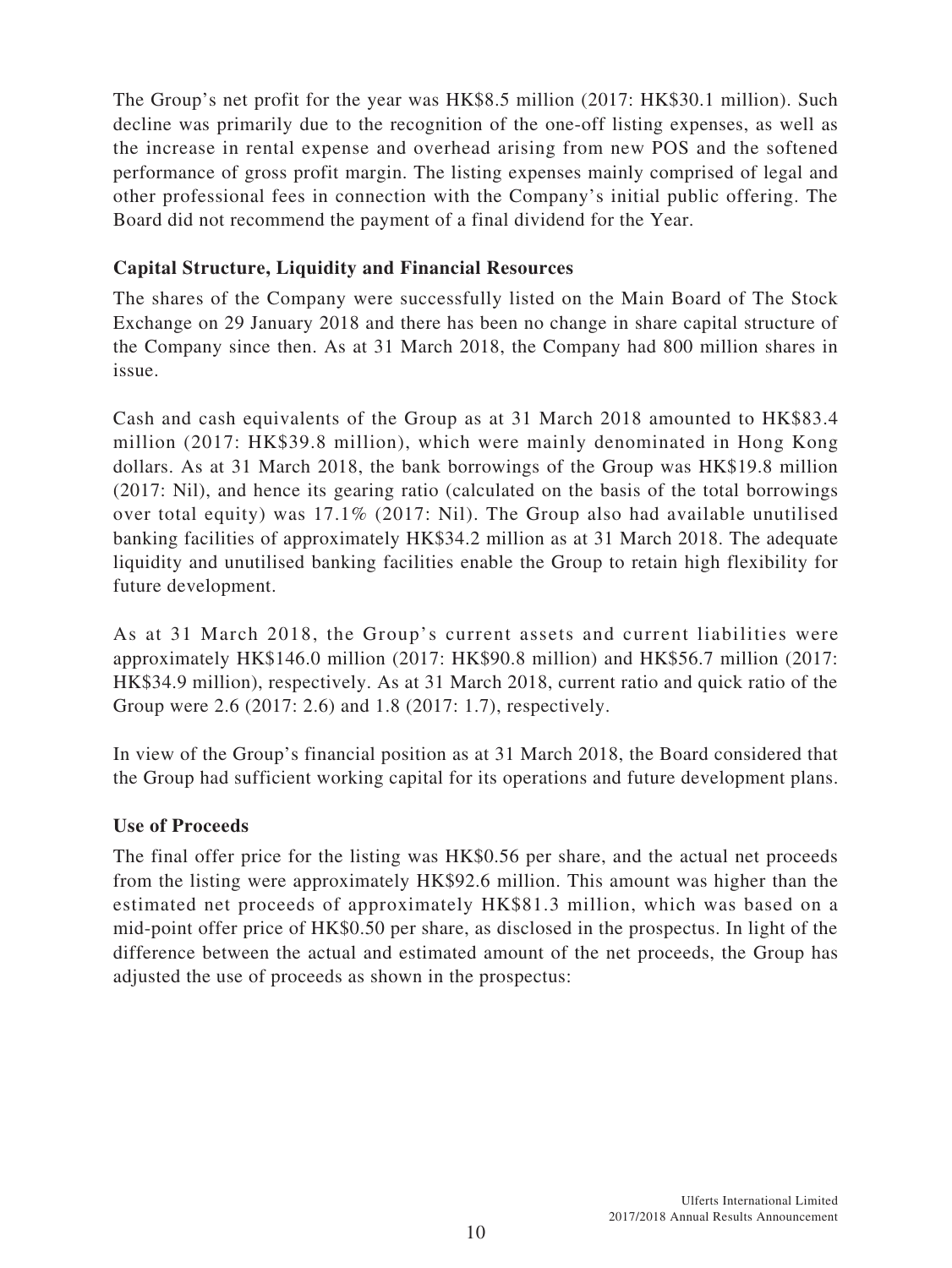|                                                            | <b>Adjusted use</b><br>of net proceeds<br>HK\$ million<br>(Note) | <b>Actual use of</b><br>net proceeds<br>up to $31$<br><b>March</b><br>2018<br>HK\$ million |
|------------------------------------------------------------|------------------------------------------------------------------|--------------------------------------------------------------------------------------------|
| Capital expenditure, rental deposits and overhead          |                                                                  |                                                                                            |
| expenses for opening of "at•home" retail stores            | 34.2                                                             |                                                                                            |
| Strengthening the Group's product portfolio                | 24.2                                                             | 0.8                                                                                        |
| Enhance "Ulfenbo" sales channels and brand awareness       | 10.3                                                             |                                                                                            |
| Capital expenditure, rental deposits and overhead          |                                                                  |                                                                                            |
| expenses for opening of an " <i>Ulferts</i> " retail store | 9.1                                                              |                                                                                            |
| Upgrade information technology                             | 5.7                                                              |                                                                                            |
| General working capital                                    | 9.1                                                              | 9.1                                                                                        |
|                                                            | 92.6                                                             | 9.9                                                                                        |

*Note: The breakdown of the planned use of net proceeds has been adjusted based on the actual total net proceeds of HK\$92.6 million and in the same proportion allocated to each of its usage as disclosed in the prospectus.*

### **BUSINESS REVIEW**

#### **Retail Business**

*• Effective Market Segmentation*

A clearly identifiable market segmentation analysis is essential for enabling the Group to successfully identify targeted groups of consumers in order to define product range and effectively implement branding and marketing strategies.

"*Ulferts*", as the Group's core retail label, is dedicated to providing high quality and stylish furniture for its customers to transform into ideal homes. To offer a wide variety of contemporary style furniture products targeting middle to high income groups, the Group operates "*Ulferts*" showrooms across Hong Kong, together with a "*Eurodecor*" store in Happy Valley.

"*Ulfenbo*" products focus on the mass market need for furniture enabling good quality sleep, at affordable prices. To facilitate the retailing of "*Ulfenbo*" products, the Group operates "*Dormire*" specialty stores which are typically small in scale, and are designed with a casual and relaxing environment, to highlight smart living style.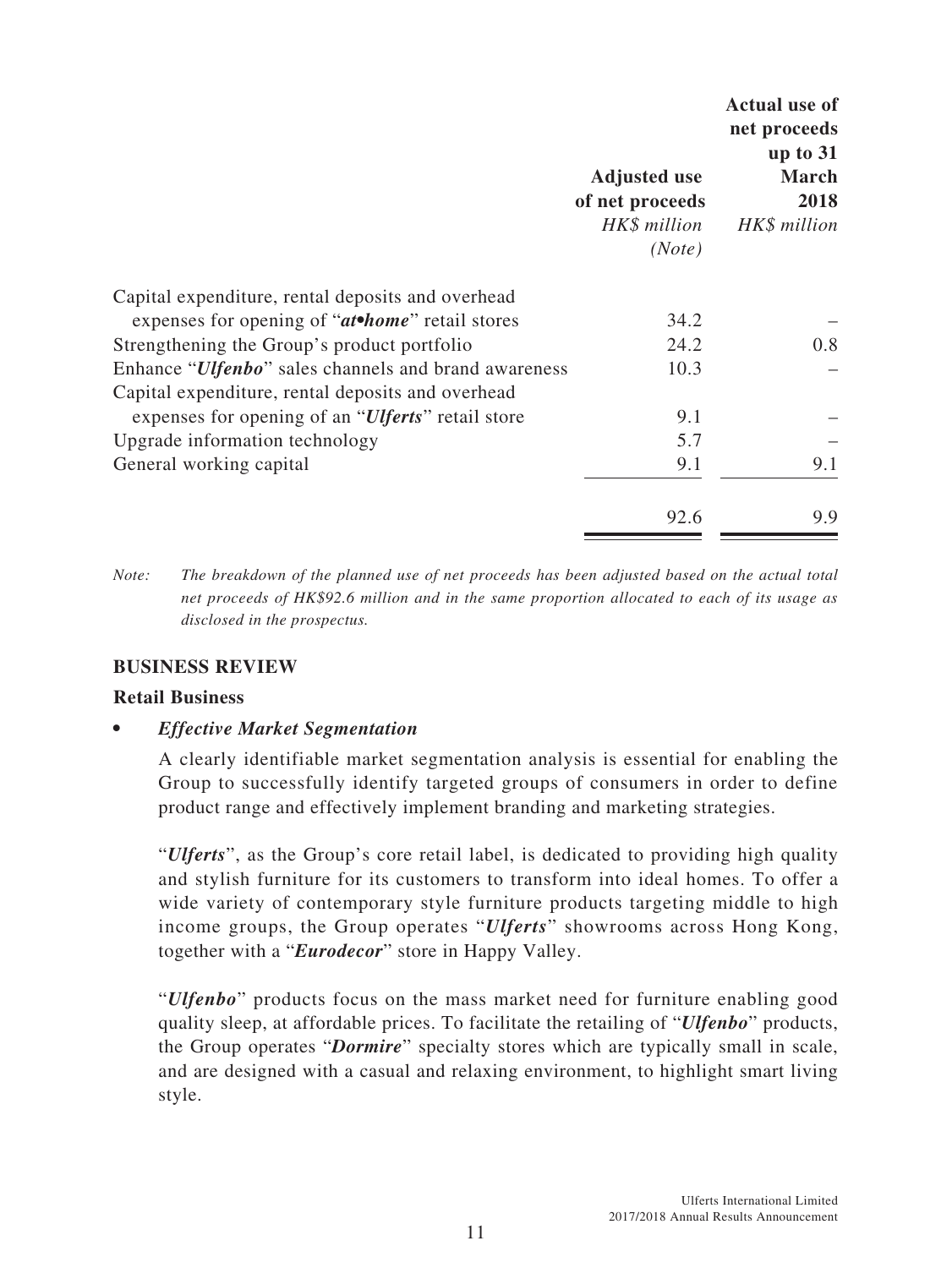# *• Diverse Product Portfolio*

The Group offers a wide variety of furniture products – ranging from leather sofas, cabinets, dining tables and chairs, through wardrobes, coffee tables and sideboards, to beds; these are imported from European and Asian countries. The Group currently carries around 50 furniture brands in "*Ulferts*" showrooms and "*Eurodecor*" stores, including international brands such as Himolla, Gamma, Nicolettihome, Kristalia and Domicil, with which the Group has built long-standing relationship. In addition, the Group has been continuously expanding its product portfolio to include accessories such as paintings, carpets and other decorative items in "*Ulferts*" showrooms.

The Group also offers mattresses, pillows, sofas, sofa beds, adjustable beds, as well as other ancillary items such as mattress protectors and mattress toppers under its self-owned label "*Ulfenbo*". The Group provides different models of mattresses, in various sizes with varying supports, to meet diverse customer needs.

# *• Comprehensive Retail Sales Channels*

As at 31 March 2018, the Group had 16 POS (2017: 12) in Hong Kong. The number of outlets in each retail line are as follows:

# **Retail Line Number of POS** "*Ulferts*" 6 "*Dormire*" and department store counters 9 "*Eurodecor*" 1 **Total 16**

"*Ulferts*" showrooms are strategically located in either upscale residential areas or major shopping areas, targeting middle to high income groups. Meanwhile, the "*Eurodecor*" store is located in Happy Valley, a traditional luxury residential area clustering with high-end furniture shops. With its solid presence in these mature locations with resilient foot traffic, the Group enjoys more visitations and a high brand reputation.

The Group continues to strengthen its market presence through expanding its retail network. In July 2017, an "*Ulferts*" showroom was opened in Telford Plaza II in Kowloon East, which is an emerging shopping area and surrounded by large-scale residential developments in the vicinity. This allows the Group to reach quality end-users of furniture in Kowloon. In addition, three "*Dormire*" specialty stores (one in Tsuen Wan and two in Tseung Kwan O) and one department store counter in Sham Shui Po were opened during the Year. The new POS have yielded a positive impact on the Group's sales performance.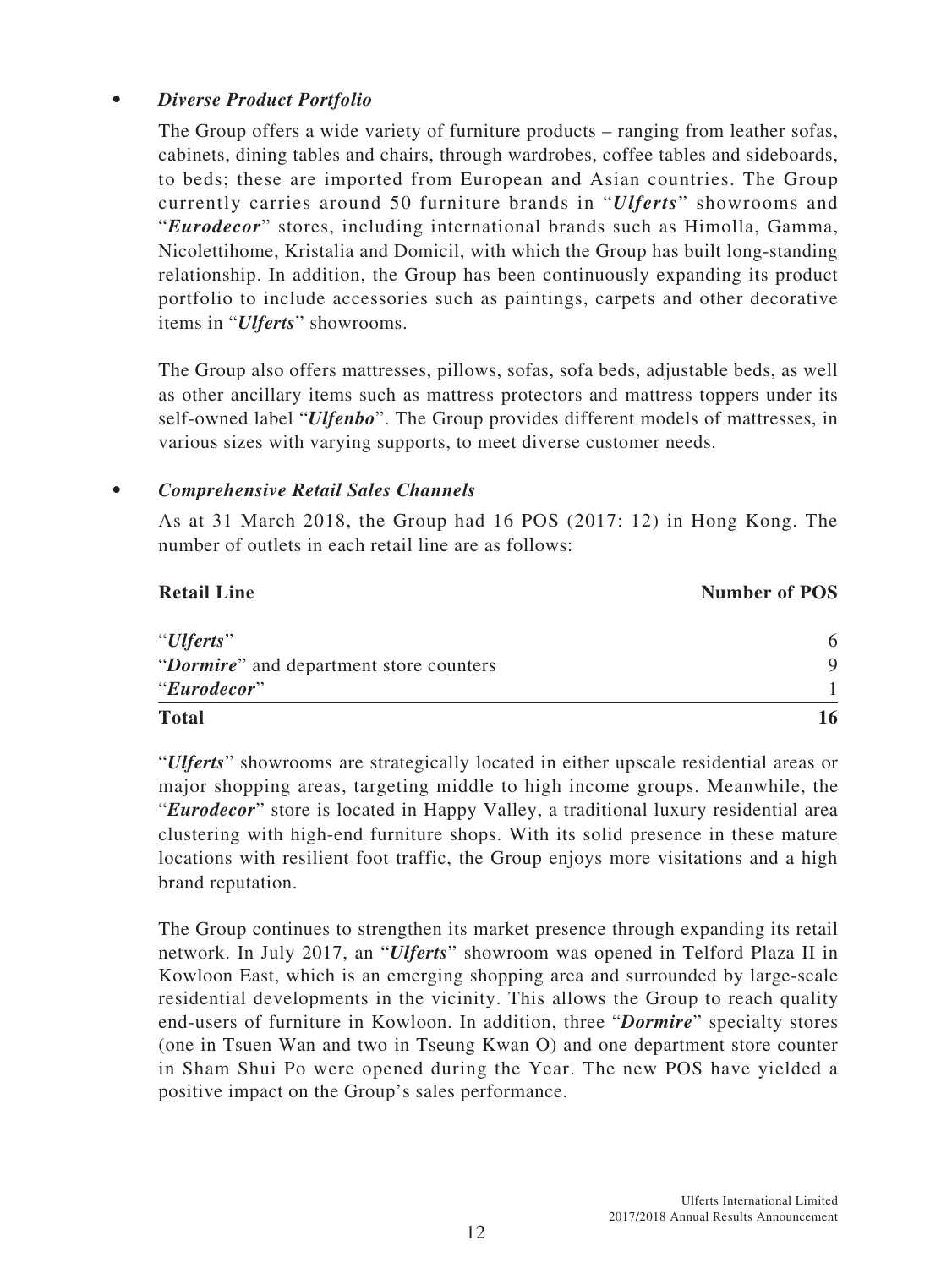# *• Excellent Customers Shopping Experience*

"*Ulferts*" showrooms are spacious, with a stylish and cozy environment, enabling the Group to display a wide spectrum of products and allow customers to touch and feel the actual furniture, its colour tones and the texture, to maximise the customers' shopping experience. The ambience, setting and placement of furniture within the distinctive display zones have all been tailor-designed by a dedicated visual merchandising team to impart harmonious, home-like comfort. The salesforce is well-trained and offers customers advice on their purchasing needs. In recognition of its service excellence, the Group was awarded the "Service Retailer of the Year 2017" in Furniture & Home Accessories Category, in the Mystery Shoppers Programme organised by the Hong Kong Retail Management Association ("HKRMA"). In addition, the Group earned several accolades in the "2017 Service & Courtesy Award" of the HKRMA, namely the "Best Team Performance Award – Silver Award" (in retail industry), the "Winner of Supervisory Level" (in Furniture & Home Accessories Category) and the "Winner of Junior Frontline Level" (in Furniture & Home Accessories Category).

### *• Diversified Marketing Strategies*

The Group believes that brand recognition is crucial for driving long-term growth and success. To enhance brand awareness, the Group conducted a range of marketing and promotional campaigns spanning TV commercials, print advertisements, outdoor advertising, social media engagements on regular basis. It also launched promotional campaigns such as seasonal sale, annual sale and stock clearance sale, as well as joint promotions with banks and reward programme such as Asia Miles.

In April 2017, the Group supported The Chinese Sports & Recreations Association, a non-profit-making organisation in Hong Kong that advocates sports programs for children, by sponsoring its annual event, "Super Kids Championship and Streetathons" under the "*Ulfenbo*" brand. The sponsorship gave the Group an opportunity to establish closer community ties, and enhanced the "*Ulfenbo*" brand's association with a healthy lifestyle.

To commemorate the opening of Telford showroom, Mr. Hacken Lee, a famous singer in Greater China, was invited to officiate the grand opening together with the Group's management and other honourable guests. The event has been widely reported in the media, which helps to further enhance *Ulferts*' brand awareness as well as propagate the opening of this new showroom.

### **Wholesale Business**

The Group also operates wholesale business of mattresses, sofabeds and sofas under its self-owned label "*Ulfenbo*" through about 260 dealers in Hong Kong and Macau. Based on its long establishment and quality products, the "*Ulfenbo*" brand has been recognised by the "Hong Kong Top Brand Mark" for four consecutive years since 2014, under the Hong Kong Top Brand Scheme organised by the Chinese Manufacturers Association of Hong Kong and Hong Kong Brand Development Council.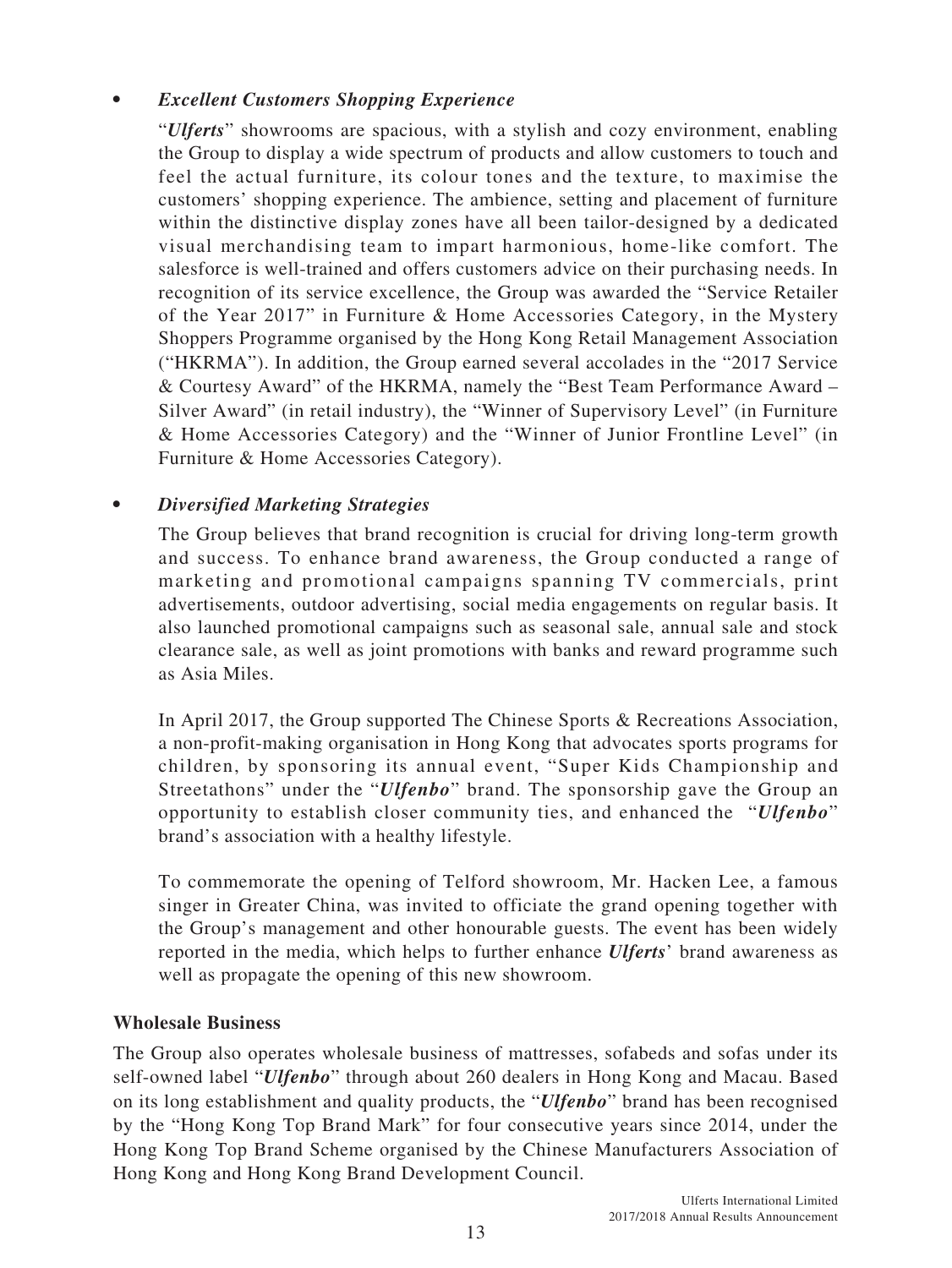During the Year, the Group appointed Ms. Kelly Cheung, a famous artiste and an internet sensation, as the brand ambassador for "*Ulfenbo*" products. Marketing materials featuring her were produced since September 2017, presenting a fresh image for the "*Ulfenbo*" brand.

# **Special Projects**

Complementing its retail and wholesale business, the Group has a special projects division, which undertakes furniture-related projects primarily for corporate customers. The division provides service ranging from planning and design, through procuring custom-made furniture to final installation for corporate customers, as well as consultation and liaison services with furniture manufacturers. During the Year, the Group undertook a variety of furniture-related projects, mainly for offices, cinemas, hotels and tertiary institutions.

# **PROSPECTS**

With solid economic fundamentals and a positive wealth effect, it is expected that demand in the local residential property market, especially from investors and young couples looking for small flats, will continue to grow. Coupled with the positive consumption sentiment and diversified market demand for quality furniture products, the outlook for the home furniture retail business is promising.

The year ahead will continue to be a year of expansion and foundation building of the Group. The Group will further expand its POS network to capture the expected rising demand for furniture in the coming years.

The trend towards smaller home sizes will boost the demand for small and compact furniture for new families in Hong Kong. In order to capture the market opportunity, the Group intends to diversify into furniture products that better cater for small residential units or with special features and functions to serve the more diverse needs of modern families in small apartments. The Group plans to launch a new retail line of stores under "*at • home*" gearing towards mid-range segment, and targeting particularly young couples. At least one "*at • home*" store is scheduled to open in the second half of 2018. Meanwhile, the Group continues to expand its retail footprint by opening one "*Ulferts Signature*" showroom, a premium line of "*Ulferts*", and at least one "*Dormire*" specialty store, in the second half of 2018.

Following the successful fund raising through the Company's initial public offering during the Year, the Group will pursue a proactive expansion strategy, by increasing its POS and exploring value-enhancing opportunities while optimising the overall capital structure, in order to seize opportunities and enhance its competitiveness in the marketplace.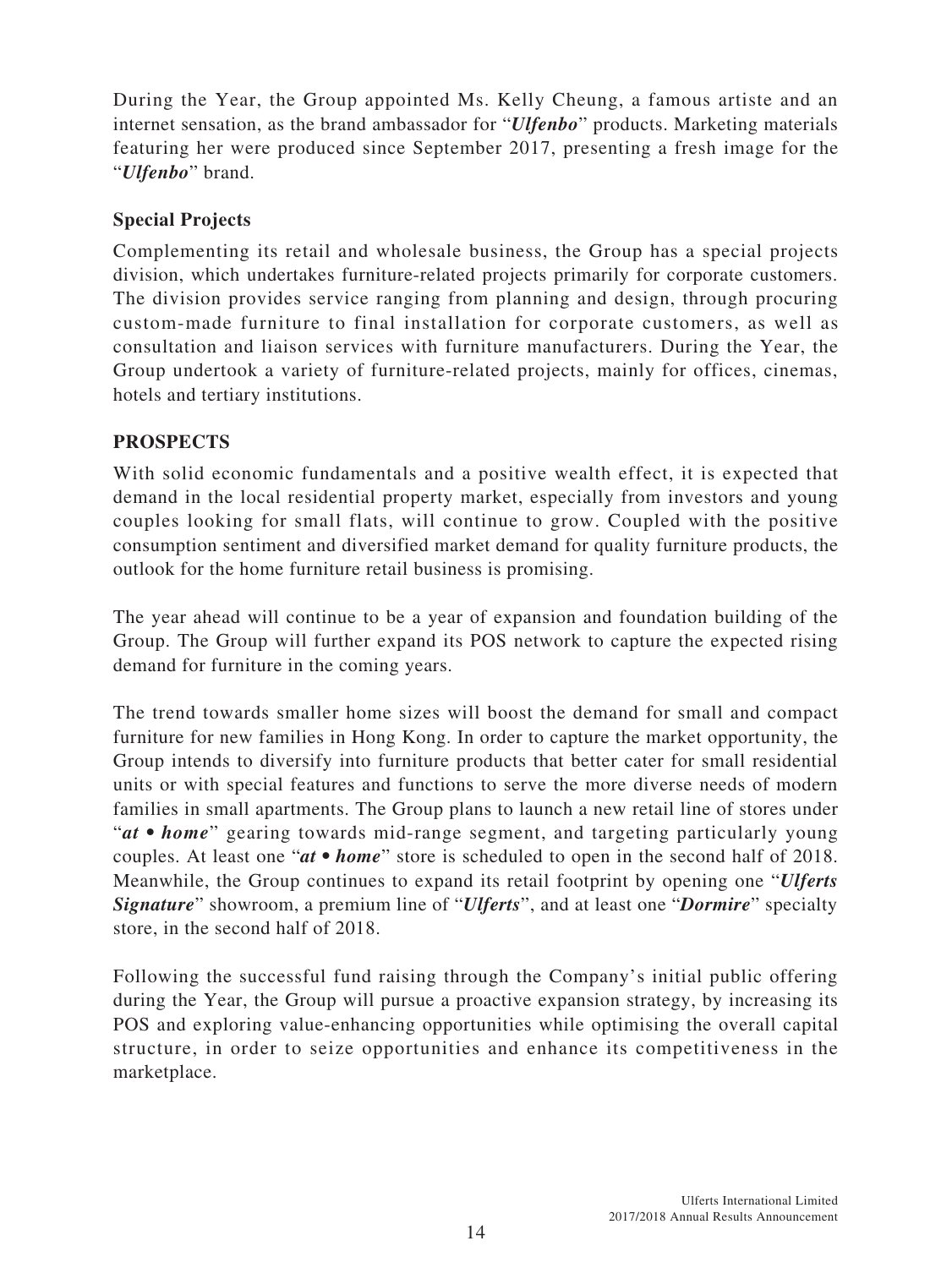# **EMPLOYEES AND REMUNERATION POLICY**

As at 31 March 2018, the Group's number of employee was 133 (2017: 120). Total staff costs including Directors' remuneration and the other staff costs for the Year were HK\$44.3 million (2017: HK\$36.9 million). Employees' remuneration was determined in accordance with individual's responsibility, competence and skills, experience and performance as well as market pay level. Staff benefits include medical and life insurance, provident funds and other competitive fringe benefits.

To provide incentives or rewards to the staff, the Company has adopted a share option scheme, particulars of which will be set out in the section headed "Share Options" of the annual report of the Company.

### **FINAL DIVIDEND**

The Board did not recommend the payment of a final dividend for the Year.

# **CLOSURE OF REGISTER OF MEMBERS**

### **For ascertaining shareholders' right to attend and vote at AGM**

| Latest time to lodge transfers | $4:30$ p.m. on 10 August 2018 (Friday) |
|--------------------------------|----------------------------------------|
| AGM                            | 16 August 2018 (Thursday)              |

In order to qualify for the right to attend and vote at the AGM, all relevant share certificates and properly completed transfer forms must be lodged with the Company's share registrar, Tricor Secretaries Limited, at Level 22, Hopewell Centre, 183 Queen's Road East, Hong Kong for registration before the above latest time.

### **SCOPE OF WORK OF ERNST & YOUNG**

The figures in respect of the Group's consolidated statement of financial position, consolidated statement of profit or loss and other comprehensive income and the related notes thereto for the Year as set out in the preliminary announcement have been agreed by the Company's auditors, Ernst & Young, to the amounts set out in the Group's consolidated financial statements for the Year. The work performed by Ernst & Young in this respect did not constitute an assurance engagement in accordance with Hong Kong Standards on Auditing, Hong Kong Standards on Review Engagements or Hong Kong Standards on Assurance Engagements issued by the Hong Kong Institute of Certified Public Accountants and consequently no assurance has been expressed by Ernst & Young on the preliminary announcement.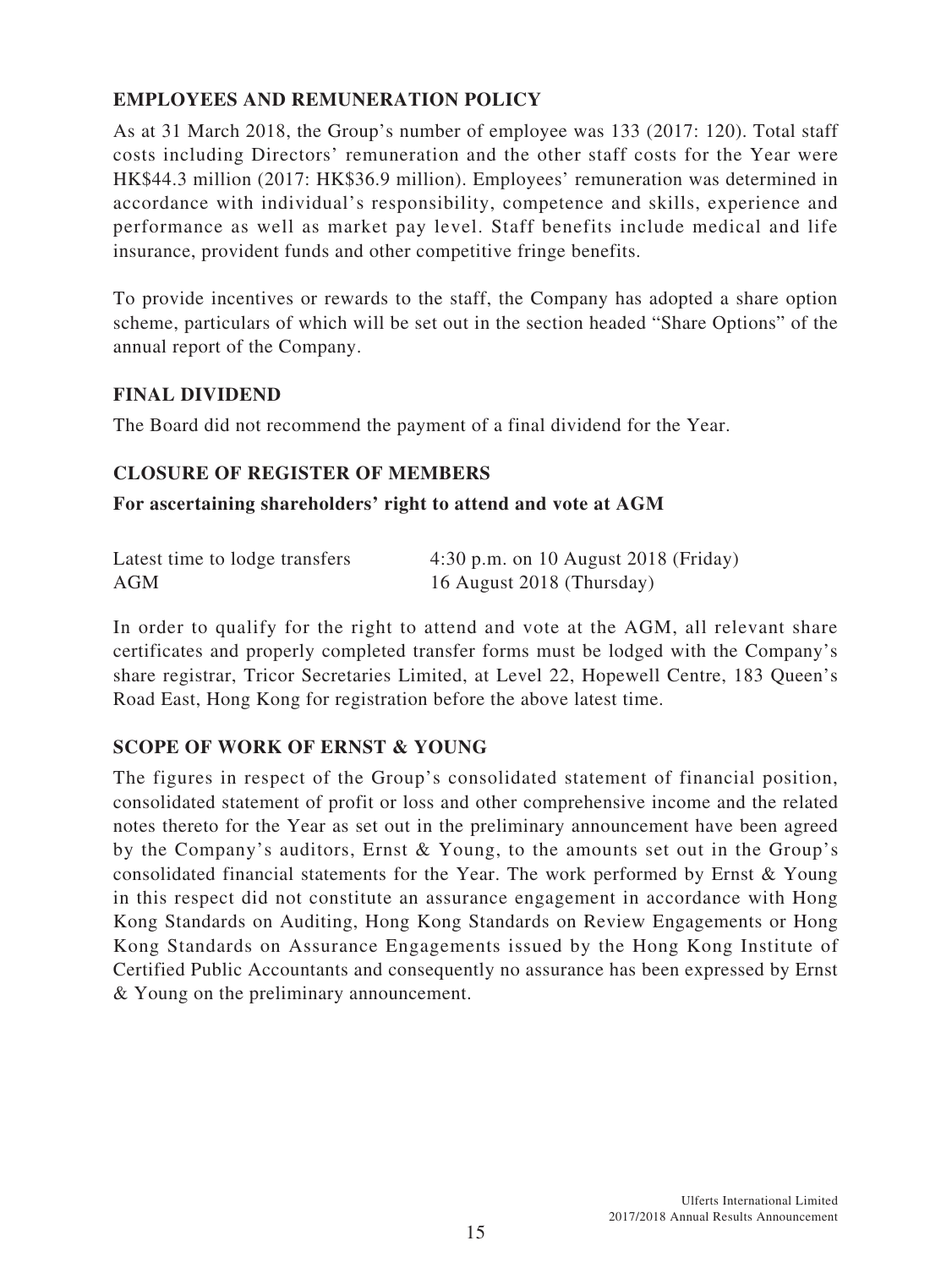# **REVIEW OF CONSOLIDATED FINANCIAL STATEMENTS FOR THE YEAR**

The Audit Committee of the Company, which comprises the three independent non-executive directors of the Company, had reviewed the consolidated financial statements for the Year in conjunction with the Company's auditors, Ernst & Young. Based on this review and discussion with the management of the Company, the Audit Committee was satisfied that the consolidated financial statements were prepared in accordance with applicable accounting standards and fairly presented the Group's financial position as at 31 March 2018 and annual results for the Year.

# **CORPORATE GOVERNANCE**

### **Corporate Governance Code**

The Company has complied with all the provisions of the Corporate Governance Code as set out in Appendix 14 of the Listing Rules from the Listing Date and up to 31 March 2018.

### **Model Code for Securities Transactions**

The Company has adopted its own code of conduct regarding securities transactions by Directors ("Ulferts Securities Code") on no less exacting terms than the required standards set out in Appendix 10 of the Listing Rules – Model Code for Securities Transactions by Directors of Listed Issuers (the "Model Code"). Having made specific enquiry to the Directors, all of them confirmed that they have complied with the required standard of dealings as set out in the Model Code and the Ulferts Securities Code from the Listing Date and up to 31 March 2018.

# **PURCHASE, SALE OR REDEMPTION OF THE COMPANY'S LISTED SECURITIES**

Neither the Company nor any of its subsidiaries purchased, sold or redeemed any of the Company's listed securities during the Year.

### **PUBLICATION OF THE ANNUAL RESULTS AND ANNUAL REPORT**

The annual results announcement is published on the websites of the Stock Exchange (http://www.hkexnews.hk) and the Company (http://www.ulfertsintl.com). The annual report will be dispatched to the shareholders of the Company and will be available on the websites of the Stock Exchange and the Company in due course.

> By order of the Board **Ulferts International Limited Wong Chi Fai** *Chairman*

Hong Kong, 27 June 2018